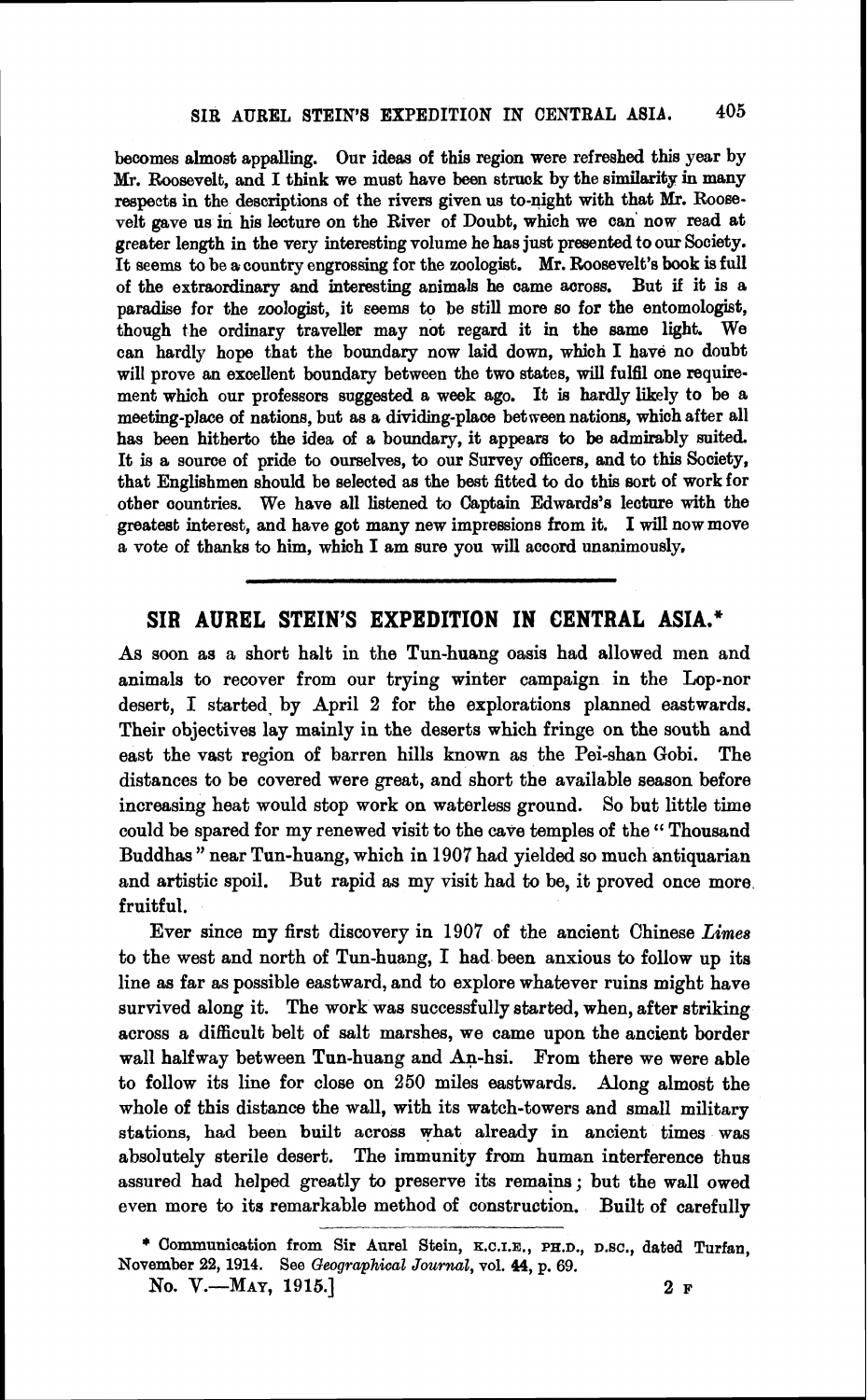## **406 SIR AUREL STEIN'S EXPEDITION IN CENTRAL ASIA.**

secured fascines of reeds or brushwood, with layers of clay or gravel between them, the wall was specially adapted to withstand that most destructive of natural forces in this region-slow grinding, but relentless, wind-erosion. Even where the watch towers, once massively built in bricks or stamped clay, had been reduced to shapeless low mounds, diflicult to recognize from a distance, the direction of the wall still clearly revealed itself, stretching away in characteristic straight line across wastes of gravel or drift-sand.

Where the Limes ran parallel to the deep-cut bed of the Su-lo Ho much of the ground it crossed consists of bare riverine loess, and in this the erosive force of the winds, blowing here with exceptional violence mainly from the north-east, could assert itself to the full. But even where it had succeeded in completely effacing all structural features, there remained on the wind-worn surface clear evidence, in the shape of pottery, coins, metal fragments, and other hard  $d\acute{e}b$ ris, enabling us to determine with accuracy the position of the posts once guarding the border.

Once beyond the sharp bend made by the Su-lo Ho valley southward, the line followed by the Limes approached closer and closer to the foot of the Pei-shan, taking us into ground, which had so far remained wholly unsurveyed. The physical difficulties met became increasingly greater owing to the distances separating the long-forgotten border from the nearest places with water. But there -was reward also in the ample finds of ancient records on wood, of furniture and implements of all sorts which our excavations brought to light at the ruined stations. Conclusive archaological evidence shows that all these had been left behind by the Chinese soldiers who during the first century before and after Christ had kept guard over this most dismal of frontiers. The finds furnish an important addition to the collection of early Chinese records secured during my former explorations west of Tun-huang. Here, too, often the inscribed slips of wood thrown out of some ancient ofice-room turned up in refuse heaps covered only by a few inches of *dgbris* or gravel. Their preservation in such conditions clearly demonstrates the remarkable dryness of the climate prevailing here since ancient times. Apart from the uniform barrenness, the topography of the ground crossed by this eastern portion of the **Limes** showed considerable variety, and this helped to bring out still more clearly the skill with which those old Chinese engineers of Han times had managed to adapt their defensive line to different local conditions.

I was more than ever impressed by the remarkable power of sustained administrative effort which the construction of tbe wall on ground wholly devoid of local resources demanded, when some 30 miles to the north-east of the little oasis of Ying-pên we found the wall boldly carried into what since ancient times must have been a big area of drift sand. Where not completely buried by high dunes, it still rose to close on 15 feet. Obviously the garrisoning and commissariat of this section must have offered special difficulties. It was clearly in order to safeguard an important line of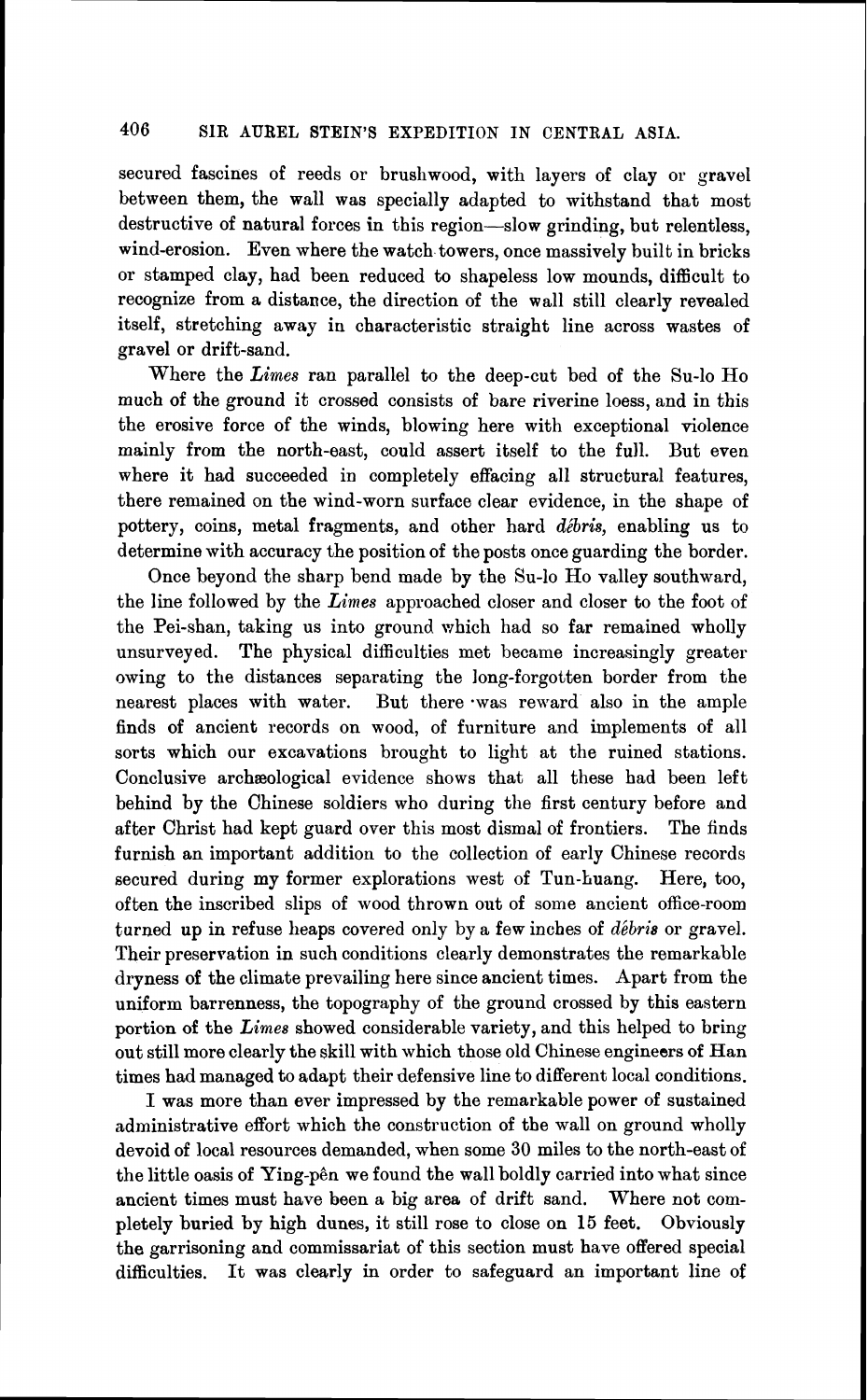supplies that a chain of fortified stations was found to extend here southward independently of the wall, but constructed at the same period. It ran in the direction of the big oasis of Suchou, and to this we had to turn ourselves at the beginning of May in order to prepare our next move northward.

My object was to follow the united course of the rivers of Suchou and Kanchou down into Southern Mongolia, and to explore what ancient remains might be found along it and in its terminal delta. Apart from the ruins which the reports of Russian travellers had led me to expect here, I was specially attracted to this ground by the interest attaching to its earliest history. There could be no doubt that this region of the Etsin-gol, as the river is known to the Mongols, had formed part of the wide dominions held by those earliest nomadic masters of Kansu, the "Great Yüeh-chi," or Indo-Scythians and the Huns, whose successive migrations westwards so deeply affected the destinies of Central Asia, as well as of India and the West.

Provided by the Suchou Taotai with a recommendation to the chief of the Torgut Mongols who now graze on the lower banks of the Etsingol, I started by May 10 northward. While Rai Bahadur La1 Singh moved to the last Chinese settlement, the oasis of Mao-mei, by the hitherto unsurveyed route along the river Kanchou, where it breaks through the westernmost hill range of the Alashan, I followed the more direct track by the river Suchou. This offered me a chance of once more approaching the area where before we had lost the line of the ancient frontier amidst high dunes. By a reconnaissance pushed into the desert north-west of the Chinta oasis, I succeeded once more in discovering the *Limes* where it emerged on less impracticable ground near the southeastern extremity of the Pei-shan, and subsequently we tracked it right through to the north of the oasis of Mao-mei.

The course of the river Etsina, affording water and grazing, must always have served as a main route for raids and invasions directed from the Mongolian steppes against the westernmost Kansu oases and the great natural highway which leads through them connecting China with Central Asia. So it could not surprise me to find the point where this route of invasion cuts through the ancient border, guarded by ruined forts of imposing size and unmistakable antiquity. One built with clay walls of exceptional strength curiously recalled the ancient frontier station of the "Jade Gate," famous in Chinese history, and previously identified by me on the Tun-huang border. There could be no doubt that the *Limes*  had crossed the river Etsina a short distance to the north of the oasis of Maomei, and thence continued eastwards. But when we came back in June from the Etsina delta, the heat of the season had become already too great to permit of continuing the search into the waterless desert eastwards.

Moving north in long marches we followed the sandy bed of the Etsingol, in places nearly a mile wide, but absolutely dry at that season. Only in wells dug in places near the banks could water be found. After passing

**2~2**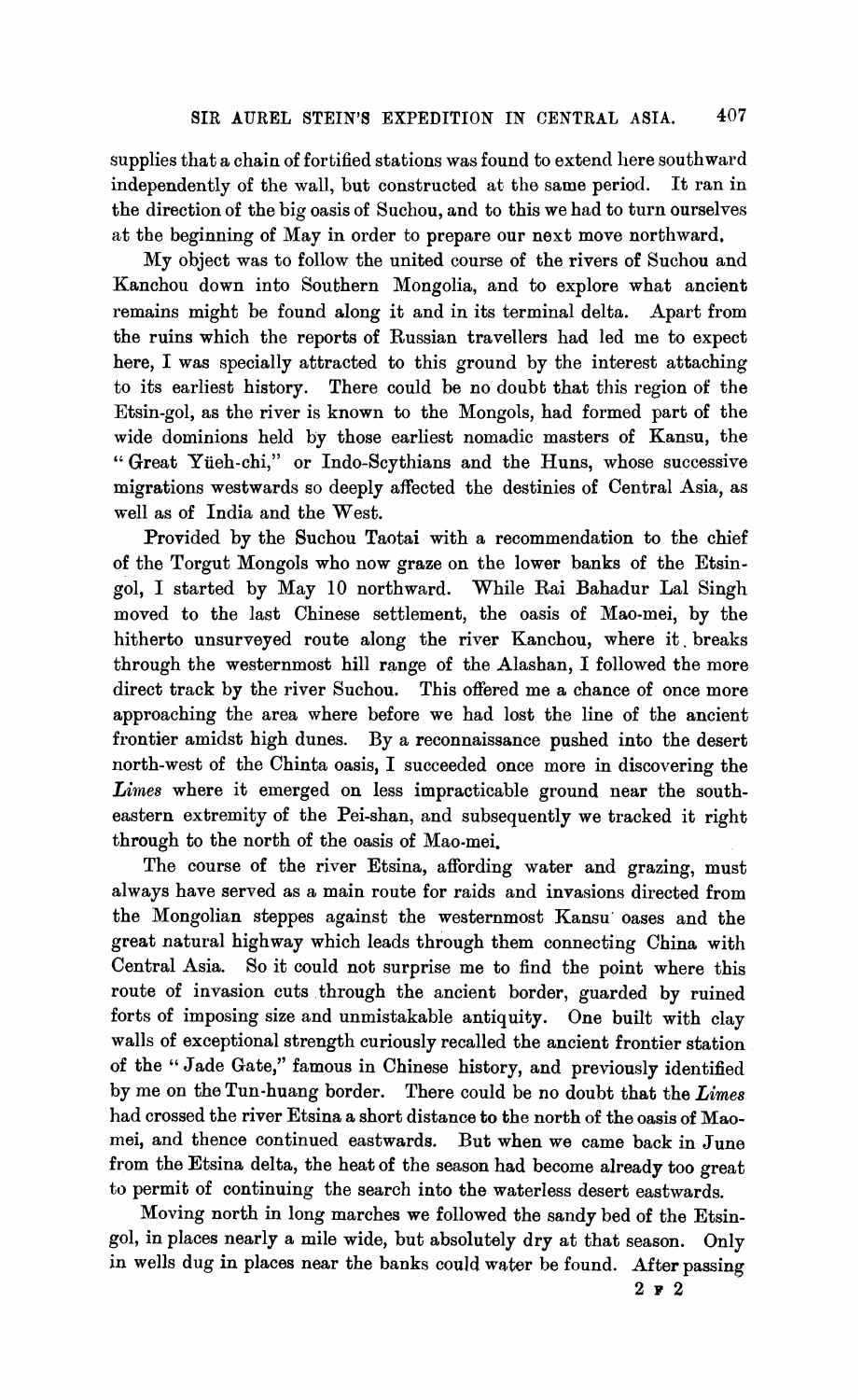### 408 SIR AUREL STEIN'S EXPEDITION IN CENTRAL ASIA.

a rocky spur jutting out from the eastermost Pei-shan, some 90 miles below Mao-mei, the river spreads out in **n,** delta which extends for over 110 miles to the north and terminates in a series of salt lakes and marshes. A succession of low-water seasons had caused these to dry up for themost part. The conditions observed in this delta interested me greatly, as they strikingly illustrated what the ancient Lou-lan delta north of the extant Lop-nor marshes looked like before its final desiccation. Here, too, along beds left dry for long years many of the wild poplars prevailing in the narrow belts of riverine jungle were already dead or dying. The wide stretches of ground between the several beds were either absolutely bare or showed but scant vegetation. The chief of the two hundred odd Mongol families established in the Etsin-gol delta sadly complained of the increasing difficulties caused by inadequate grazing.

Limited as are the resources offered by this extensive riverine tract, it was yet easy to realize their importance for those, whether armed host or traders, who would make the long journey from the heart of Mongolia in the north to the Kansu oases. In this respect, too, there was a striking analogy to the ancient Lou-lan delta, without which the earliest and most direct route into the Tarim basin could not have been opened for Chinese expansion westwards. This analogy impressed itself still further upon me when I proceeded to examine the ruined town of Khara-khoto, which Colonel Kozloff, during his expedition of 1908-09, had been the first European to visit. Its position and remains clearly proved that it could be no other than Marco Polo's " City of Etzina." Of this the great Venetian traveller tells us that it lay a twelve days' ride from the city of Kanchou towards the north on the verge of the desert ; it belongs to the Province of Tangut." Travellers bound for Karakoram, the old Mongol capital, had to lay in here victuals for forty days in order to cross the great "desert which extends forty days' journey to the north, and on which you meet with no habitation nor baiting place." The position thus indicated corresponds exactly to that of Kharakhoto. Though the town had probably suffered considerably when Chingiz Khan's Mongol host first invaded and conquered Kansu from this side about **a.n.** 1236, there was ample antiquarian evidence to show that it continued to be inhabited down to the fourteenth century. But like the agricultural settlement for which it had served as the local centre and of which we traced extensive remains to the east and north-east, the town must have seen its most flourishing times under Tangut or Hsi-hsia rule, from the beginning of the eleventh century down to the Mongol conquest.

To this period belonged most of the Buddhist shrines and memorial stupas which filled a great portion of the ruined town and were conspicuous also outside it. In one of the latter Colonel Kozloff had made his great find of Buddhist texts and paintings. But this, as a systematic search soon proved, had not exhausted the archeological riches of the site. Careful clearing of the *débris* of stupas and temples brought to light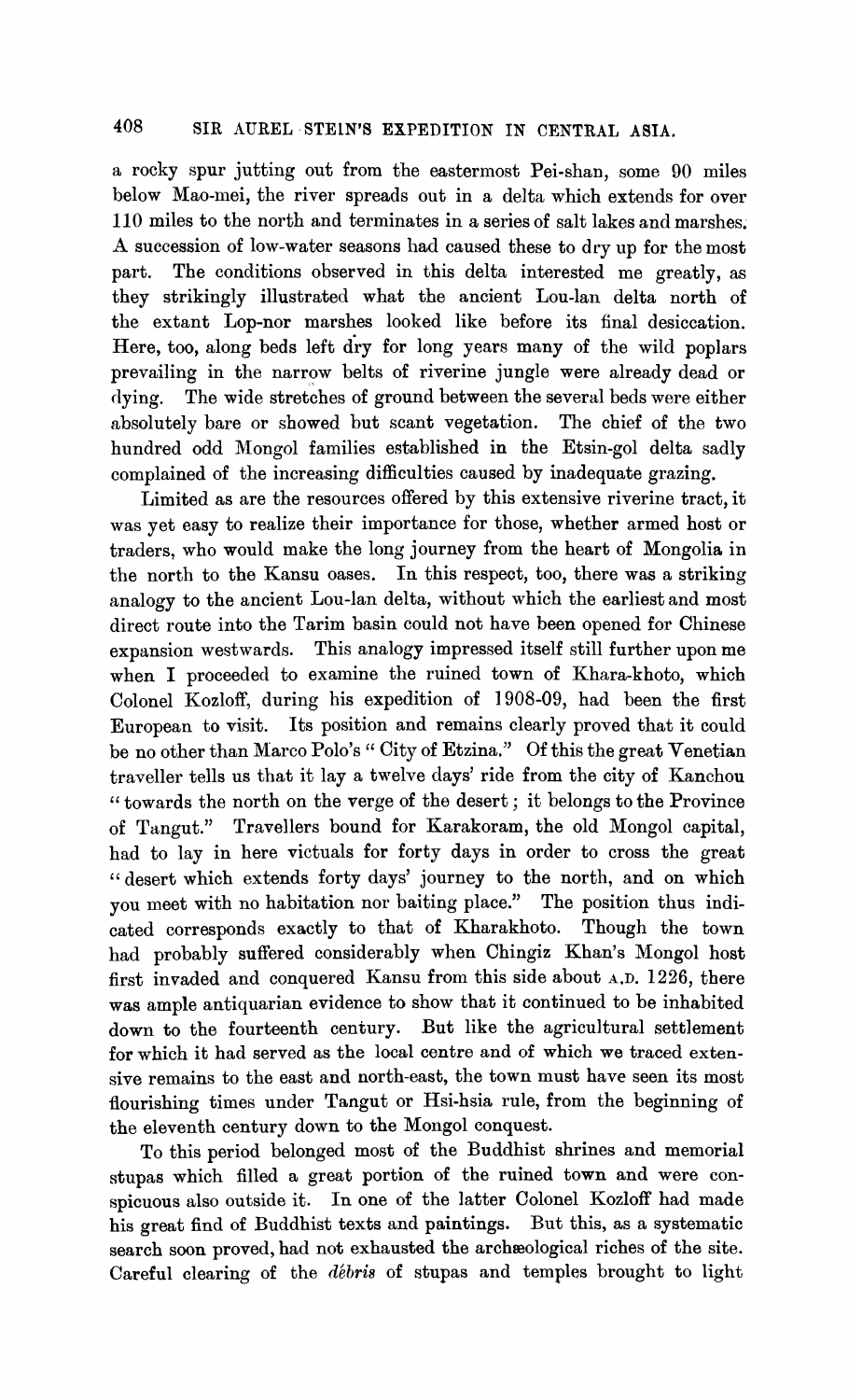abundant remains of Buddhist manuscripts and prints, both in the littleknown old Tangut script and Tibetan, besides many fine stucco relievos and frescoes. From the large refuse heaps of the town we recovered plenty of miscellaneous records on paper in Chinese, Tangut and Uigur, also many interesting remains of pottery and household utensils. Finds of coins, ornaments in n~etal and stone, etc., were abundant, particularly on wind-eroded ground.

Everything pointed to the conclusion that the abandonment of the settlement must have been caused by difficulties about maintaining irrigation. The dry river channel which passes Khara-khoto lies some **7** miles to the east of the nearest branch still receiving water, and the old canals we traced leading to the abandoned farms eastwards are removed considerably further. Whether this failure of irrigation was due to desiccation in the Etsin-go1 delta or to a change in the river course at canal-head with which the settlement was unable to cope, could not be determined. But so much seemed clear that the water-supply now reaching the delta during a few months of summer would no longer suffice to assure adequate irrigation for the once cultivated area.

Rapidly increasing heat had rendered work at these desert sites very trying both for the men and our camels, upon which we depended for the transport of water. So I was glad when the completion of our task allowed me to send the camels for a much-needed summer holiday in the Kongurche hills north-eastward, and to move myself south to the foot of the Nan-shan. For part of the journey we were able to follow a new route which took us through hitherto unsurveyed portions of the desert hills to the east and north of the river Kanchou. In spite of serious fatigues, Kanchou was safely reached before the close of June. A short halt in that large oasis enabled me to make all arrangements for new survey work I had planned in the Central Nan-shan. Its object was to extend the mapping done in 1907, in the mountains near the sources of the rivers Su-lo Ho and Suchou, by accurate surveys of the high ranges further east which enclose the river Kanchou headwaters.

Great difficulties were encountered about transport owing to the reluctance of the Chinese to venture far into those mountains. But fortunately I found an old friend in the Chinese general commanding at Kanchou, and his opportune help allowed us to set out by the first week of July. The route followed during the first marches acquainted me with interesting Buddhist cave temples, and other remains dating from Sung times, near Nan-kou-chêng at the foot of the mountains. There, too, we struck a dividing line of distinct geographical interest. While to the west of it cultivation, whether in the plain or along the foot of the mountains, is possible only by means of irrigation, we now came upon Loess slopes and big alluvial fans which rainfall alone sufices to make fertile. This marked change in climatic conditions appropriately brought home the fact that we were now nearing the watershed of the Pacific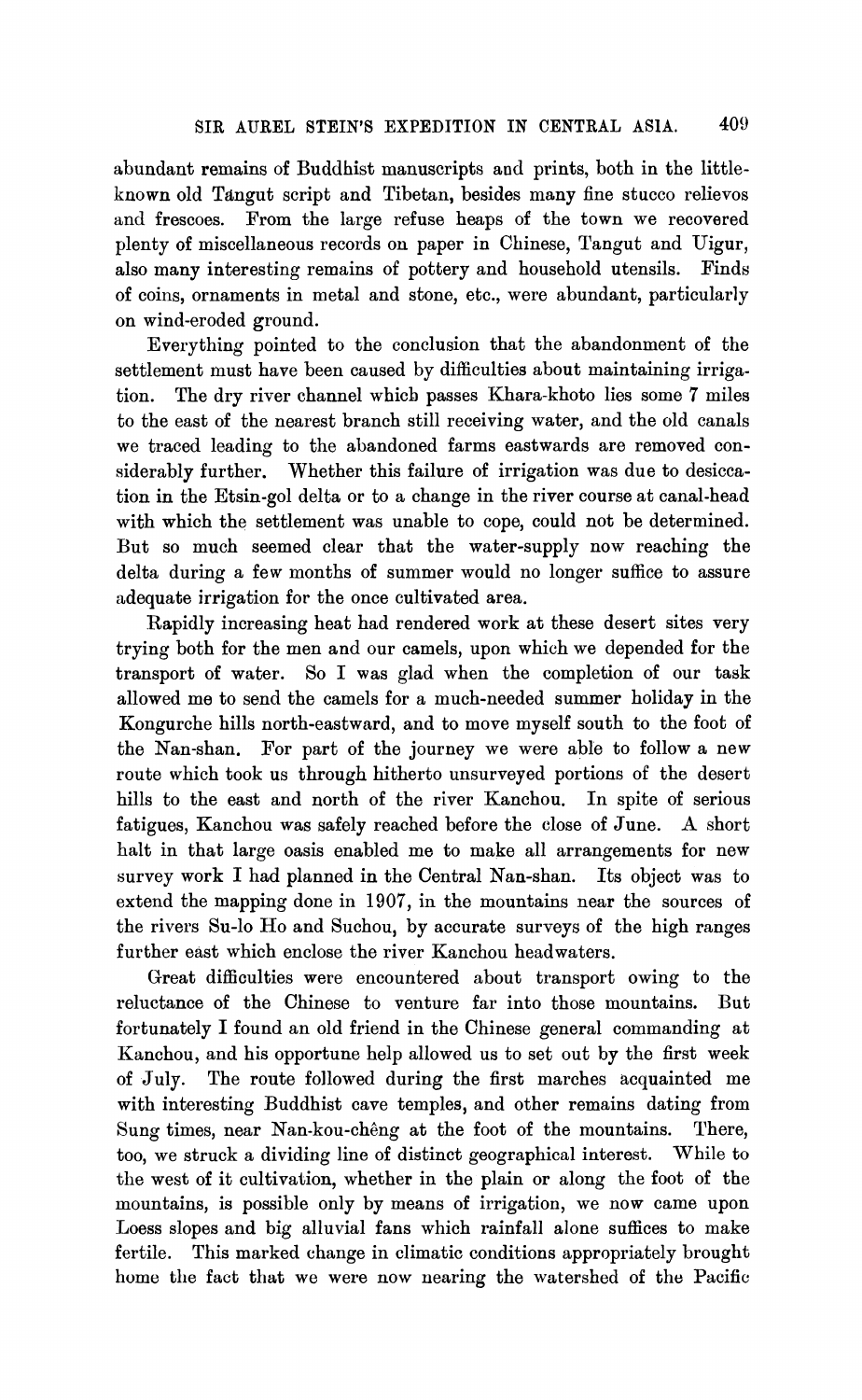# **410 SIR AUREL STEIN'S EXPEDITION IN CENTRAL ASIA.**

drainage area, and the eastern edge of that part of Kansu which may justly be considered a Central-Asian border land.

We had ascended to where the easternmost feeder of the river Kanchou rises among snow-clad ranges, and were making our way westwards over high alpine grazing grounds, when I met with a serious riding accident. Fortunately the arrangements already made allowed R. B. La1 Singh, my ever-energetic surveyor, to carry through all the topographical tasks **L** had planned, and no time was lost in our programme. When after some weeks my injured leg had recovered from the worst effects of the accident, I managed to get myself carried down to Kanchou. Then by the third week of August, I set out for the long journey which was to take me back to Turkestan for the work of the autumn and winter. On reaching Mao-mei by a new route, I was rejoined by La1 Singh, who by exceptional efforts had succeeded in extending our Nanshan surveys eastwards over an area quite as large as that mapped in 1907.

On September 2, we started to cross the desert area occupied by the ranges of the Pei-shan where its width is greatest, in the direction from south-east to north-west. The routes we followed for close on 500 miles had never been surveyed, and only at one point did they touch ground previously visited by Russian travellers. Wherever possible we moved in two parties and by different routes, thus considerably increasing the extent of the area mapped. The scarcity of wells and of grazing caused great difficulties, and we felt them even more owing to the inadequate local knowledge possessed by our Chinese "guides." Only at one place did we encounter a small party of Mongols.

It was a great rglief when after nearly four weeks of continuous travel we had safely crossed the last barren hill range, without a single animal's loss. It proved an easternmost extension of the Tien-shan system, and beyond it we could descend to Jungarian ground at the foot of the Karlik-tagh. These extensive plane-table surveys, supported here as elsewhere by many careful height observations with mercurial barometer and clinometer, will throw fresh light on the morphology of the Pei-shan ranges. In addition this journey has served to acquaint me with the peculiar physical conditions of a region through which many of the great historical migrations westwards, since those of the Indo-Scythians and Huns, must have passed.

Interest of a similar character attached to the rapid journey which subsequently carried me during October along the north foot of the Tien-shan range to Barkul and Guchen (Ku-ch'êng-tzu). These territories, favoured by a climate less dry and possessed of abundant grazing grounds, have often played an important part in the history of Eastern Turkestan, and their physical and ethnic conditions differ greatly from those of the Tarim basin. The opportunity of familiarizing myself with this ground was hence a decided advantage. I was also able to survey, near Jimasa, west of Quchen, extensive remains marking the site of an ancient capital